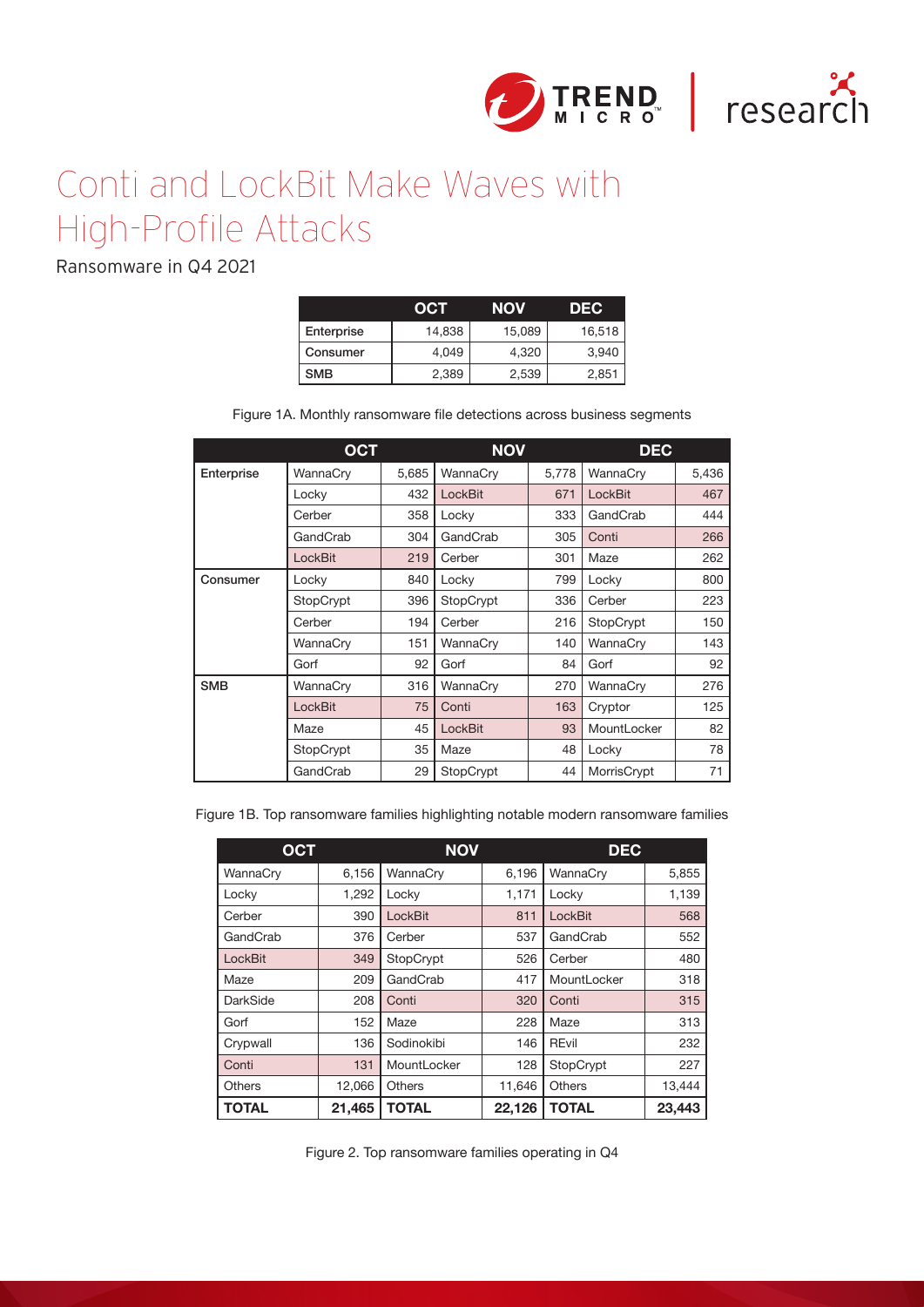| OCT        |     | <b>NOV</b>         |     | <b>DEC</b>         |       |  |
|------------|-----|--------------------|-----|--------------------|-------|--|
| Government |     | 1,409   Healthcare |     | 1,894   Government | 1.570 |  |
| Healthcare |     | 1,189   Government |     | 1,657   Healthcare | 1,055 |  |
| Financial  | 769 | Insurance          | 590 | Transportation     | 612   |  |

|            | <b>OCT</b> |       |            | <b>NOV</b>     |       | <b>DEC</b>     |             |       |  |
|------------|------------|-------|------------|----------------|-------|----------------|-------------|-------|--|
| Government | WannaCrv   | 1.259 | Healthcare | <b>LockBit</b> | 534   | Government     | WannaCrv    | 1.298 |  |
|            | StopCrypt  | 17    |            | WannaCry       | 323   |                | MorrisCrypt | 26    |  |
|            | Cerber     | 7     |            | Maze           | 60    |                | GandCrab    | 16    |  |
| Healthcare | WannaCrv   | 340   | Government | WannaCry       | 1.384 | Healthcare     | WannaCrv    | 237   |  |
|            | Maze       | 60    |            | GandCrab       | 17    |                | Maze        | 60    |  |
|            | Locky      | 51    |            | StopCrypt      | 12    |                | Locky       | 44    |  |
| Financial  | WannaCry   | 103   | Insurance  | WannaCry       | 60    | Transportation | Cerber      | 38    |  |
|            | Cerber     | 51    |            | Thanos         | 59    |                | Locky       | 31    |  |
|            | Locky      | 35    |            | Cerber         | 33    |                | Crypwall    | 25    |  |

## Figure 3B. Top 3 families affecting top 3 industries

| <b>OCT</b> |       |              |       |           |       |               |       |               |       |
|------------|-------|--------------|-------|-----------|-------|---------------|-------|---------------|-------|
| <b>US</b>  | 3,241 | India        | 1.971 | Japan     | 1.527 | <b>Brazil</b> | 1.386 | <b>Mexico</b> | 1,205 |
| Maze       | 153   | WannaCry     | 1,320 | Locky     | 744   | WannaCry      | 332   | WannaCry      | 330   |
| LockBit    | 152   | StopCrypt    | 59    | Cerber    | 120   | Cerber        | 60    | Cerber        | 60    |
| Locky      | 68    | GandCrab     | 39    | StopCrypt | 72    | Locky         | 33    | Locky         | 33    |
| WannaCry   | 63    | Gorf         | 14    | LockBit   | 26    | GandCrab      | 31    | GandCrab      | 31    |
| GandCrab   | 58    | Conti        | 13    | Gorf      | 25    | Crypwall      | 21    | Crypwall      | 21    |
| Cerber     | 57    | <b>Babuk</b> | 13    | Nemucod   | 23    | DarkSide      | 17    | DarkSide      | 17    |
| Conti      | 47    | Cryptesla    | 12    | FakeGlobe | 21    | StopCrypt     | 17    | StopCrypt     | 17    |
| Filecoder  | 38    | Ryuk         | 11    | WannaCry  | 19    | Cryptesla     | 14    | Cryptesla     | 15    |
| Clop       | 35    | MountLocker  | 11    | GandCrab  | 17    | Crypctb       | 11    | Crilock       | 12    |
| Sodinokibi | 33    | Shade        | 10    | Exmas     | 15    | Crilock       | 10    | Cryptlock     | 11    |

Figure 4A. Top 10 ransomware families affecting the top 5 countries in October 2021

| <b>NOV</b> |       |               |       |           |       |              |                |               |       |
|------------|-------|---------------|-------|-----------|-------|--------------|----------------|---------------|-------|
| l us       | 3,232 | <b>Brazil</b> | 2,145 | Japan     | 1,837 | India        | 1,536          | <b>Taiwan</b> | 1,328 |
| Conti      | 172   | LockBit       | 548   | Locky     | 752   | WannaCry     | 1,137          | WannaCry      | 158   |
| Maze       | 146   | WannaCry      | 325   | Cerber    | 132   | Stopcrypt    | 55             | Stopcrypt     | 69    |
| Locky      | 98    | Cerber        | 52    | Crawl     | 56    | Locky        | 20             | GandCrab      | 34    |
| Cerber     | 86    | GandCrab      | 40    | Stopcrypt | 42    | Gorf         | 11             | Filecoder     | 32    |
| WannaCry   | 56    | Locky         | 31    | Gorf      | 37    | Wanna        | 9              | Cryptolock    | 27    |
| GandCrab   | 39    | StopCrypt     | 29    | LockBit   | 32    | Crypmod      | 8              | WannaCrypt    | 19    |
| Cryptesla  | 39    | Crypwall      | 22    | GandCrab  | 27    | Cerber       | 8              | Cobra         | 13    |
| Filecoder  | 38    | Hive          | 19    | Aurora    | 27    | GandCrab     | 8              | Encoder       | 12    |
| Clop       | 37    | Crysis        | 17    | WannaCry  | 25    | Conti        | $\overline{7}$ | Sodinokibi    | 12    |
| Scarab     | 34    | MountLocker   | 16    | FakeGlobe | 19    | <b>Babuk</b> | 7              | Cerber        | 12    |

Figure 4B. Top 10 ransomware families affecting the top 5 countries in November 2021